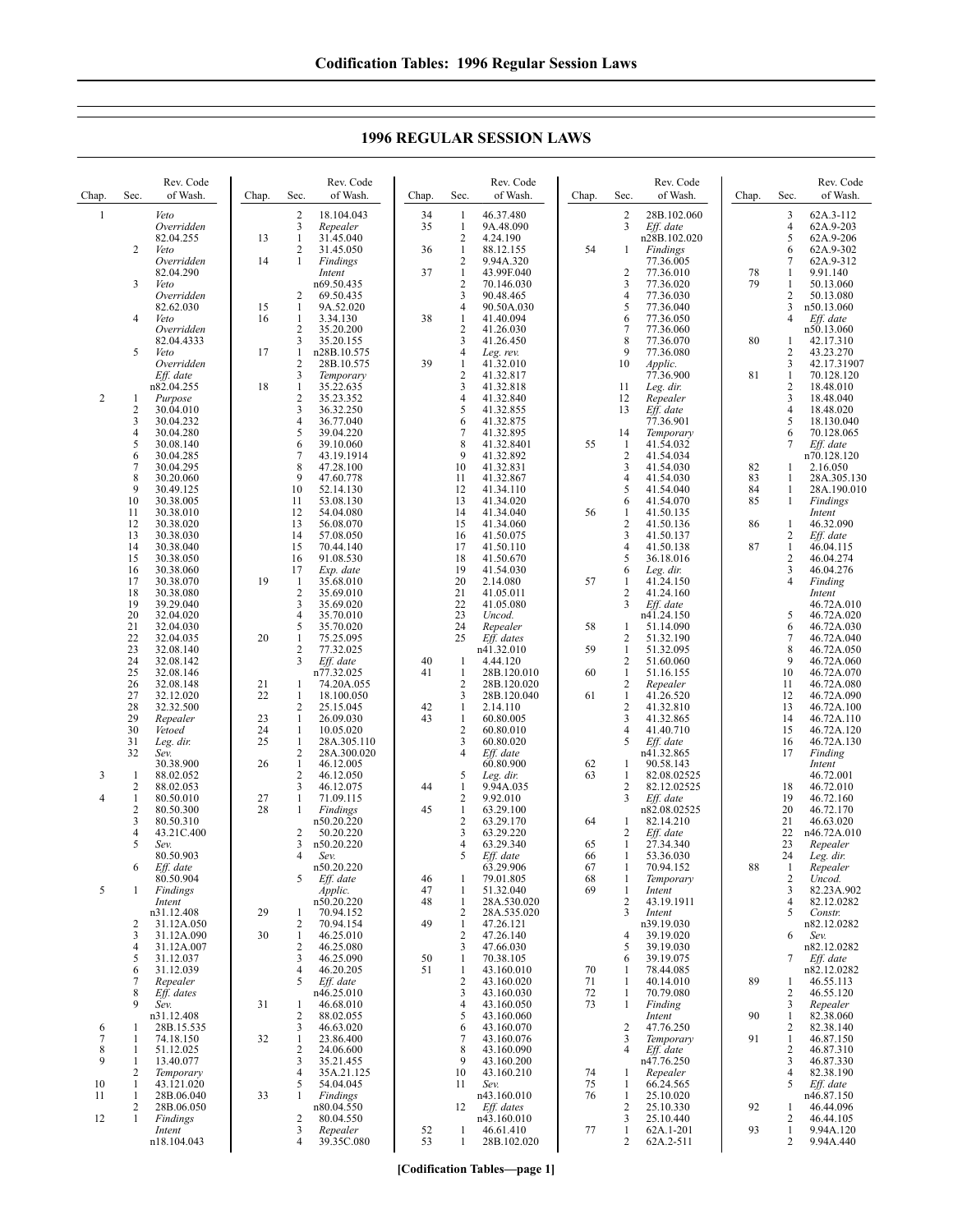| Chap.    | Sec.                         | Rev. Code<br>of Wash.      | Chap.      | Sec.                           | Rev. Code<br>of Wash.       | Chap. | Sec.              | Rev. Code<br>of Wash.     | Chap.      | Sec.                | Rev. Code<br>of Wash.       | Chap.      | Sec.              | Rev. Code<br>of Wash.    |
|----------|------------------------------|----------------------------|------------|--------------------------------|-----------------------------|-------|-------------------|---------------------------|------------|---------------------|-----------------------------|------------|-------------------|--------------------------|
|          | 3<br>$\overline{4}$          | 46.63.020                  | 114        | 1<br>$\overline{c}$            | 46.61.440                   |       | 2                 | 43.51.112                 |            | $\overline{4}$<br>5 | 28A.225.035                 |            | 2<br>3            | 18.27.100                |
| 94       | 1                            | 82.04.010<br>46.68.110     |            |                                | Eff. date<br>n46.61.440     |       | 3<br>4            | 43.51.1121<br>43.51.113   |            | 6                   | 28A.225.151<br>28A.225.090  |            | 4                 | 18.106.100<br>18.106.180 |
| 95<br>96 | 1<br>1                       | 48.18.230<br>77.12.720     | 115        | 1<br>2                         | 82.04.260<br>Eff. date      |       | 5<br>6            | 43.51.114<br>n43.51.113   |            | 7<br>8              | 4.08.050<br>2.56.140        |            | 5<br>6            | 18.106.200<br>19.28.123  |
| 97       | 1                            | 28B.85.040                 |            |                                | n82.04.260                  |       | 7                 | 43.51.405                 |            | 9                   | 28A.225.025                 |            | 7                 | 19.28.350                |
| 98       | 1<br>$\overline{c}$          | 48.32A.020<br>48.32A.030   | 116<br>117 | 1<br>$\mathbf{1}$              | 46.44.042<br>82.08.02745    |       | 8                 | 79.08.275<br>44.40.020    |            | 10<br>11            | Temporary<br>28A.225.115    |            | 8<br>9            | 19.28.540<br>19.28.620   |
|          | 3                            | 48.32A.040                 |            | 2                              | 82.12.02685                 |       | 10                | Eff. date                 | 135        | 1                   | <b>Findings</b>             |            | 10                | Eff. date                |
| 99       | $\mathbf{1}$<br>$\sqrt{2}$   | 28C.18.005<br>28C.18.010   |            | 3                              | Eff. date<br>n82.08.02745   |       | 11                | n43.51.112<br>Contingent  |            | $\overline{c}$      | n28A.155.105<br>28A.155.105 | 148        | 1                 | n18.27.100<br>82.04.050  |
|          | 3                            | 28C.18.030                 | 118        | 1                              | 66.24.210                   |       |                   | Exp. date                 |            | 3                   | 28A.155.115                 |            | 2                 | 82.04.260                |
| 100      | 4<br>1                       | 28C.18.060<br>Findings     |            | 2                              | Eff. date<br>n66.24.210     |       | 12                | Sev.<br>n43.51.112        | 136        | 4<br>1              | 28A.410.032<br>76.09.340    |            | 3<br>4            | 82.04.060<br>82.04.190   |
|          | 2                            | Intent<br>Repealer         | 119        | $\mathbf{1}$<br>2              | Approp.<br>Eff. date        | 130   | $\mathbf{1}$<br>2 | 74.13.112<br>74.13.115    |            | 2                   | Eff. date<br>n76.09.340     |            | 5<br>6            | 82.12.020<br>82.12.035   |
| 101      | 1                            | Findings                   | 120        | $\mathbf{1}$                   | 28B.50.489                  |       | 3                 | Applic.                   | 137        | 1                   | Intent                      |            | 7                 | Sev.                     |
|          | 2                            | n77.12.770<br>9.46.010     |            | $\mathbf{2}$<br>3              | 28B.50.4891<br>28B.50.4892  | 131   | 1                 | 74.13.116<br>44.04.220    |            |                     | Finding<br>28D.02.005       |            | 8                 | n82.04.050<br>Eff. date  |
|          | 3                            | 9.46.400                   |            | $\overline{4}$                 | Vetoed                      |       | 2                 | 43.06A.010                |            | $\overline{c}$      | 28D.02.010                  |            |                   | n82.04.050               |
|          | $\overline{4}$<br>5          | 77.08.070<br>77.12.770     | 121        | $\mathbf{1}$<br>2              | 9.94A.390<br>Eff. date      |       | 3<br>4            | 43.06A.020<br>43.06A.030  |            | 3<br>4              | 28D.02.020<br>28D.02.030    | 149        | 1                 | Findings<br>Intent       |
|          | 6<br>7                       | 77.12.780<br>77.12.170     | 122        | $\mathbf{1}$                   | n9.94A.390<br>Finding       |       | 5<br>6            | 43.06A.040<br>43.06A.050  |            | 5<br>6              | 28D.02.040<br>28D.02.050    |            | 2                 | n82.32.050<br>82.32.050  |
|          | 8                            | 77.32.050                  |            |                                | Intent                      |       | 7                 | Eff. date                 |            | 7                   | 28D.02.060                  |            | 3                 | 82.32.190                |
|          | 9<br>10                      | 77.32.060<br>77.32.090     |            | 2                              | n7.68.035<br>7.68.035       | 132   | 1                 | n43.06A.010<br>Intent     |            | 8<br>9              | 28D.02.070<br>28B.80.600    |            | 4<br>5            | 82.32.200<br>82.45.100   |
|          | 11                           | 77.32.230                  |            | 3                              | 43.280.081                  |       |                   | Constr.                   |            | 10                  | 43.105.032                  |            | 6                 | 82.45.150                |
|          | 12<br>13                     | 77.32.250<br>Repealer      |            | 4<br>5                         | 7.68.060<br>7.68.070        |       | 2                 | n70.190.060<br>70.190.010 |            | 11<br>12            | 43.105.041<br>43.105.041    |            | 7<br>8            | 82.24.120<br>82.24.180   |
| 102      | 1<br>$\overline{c}$          | 42.17.31908                | 123        | $\mathbf{1}$<br>$\overline{c}$ | 43.280.011                  |       | 3                 | 70.190.060                |            | 13                  | 43.105.170                  |            | 9                 | 82.24.270                |
| 103      | 1                            | 34.05.370<br>19.146.220    |            | 3                              | 43.280.010<br>43.280.020    |       | 4<br>5            | 70.190.075<br>70.190.065  |            | 14<br>15            | 43.105.180<br>43.105.190    |            | 10<br>11          | 82.24.280<br>63.29.340   |
|          | 2                            | Eff. date<br>n19.146.220   |            | $\overline{4}$<br>5            | 43.280.050<br>43.280.060    |       | 6<br>7            | 70.190.080<br>70.190.090  |            | 16<br>17            | Leg. dir.<br>Exp. date      |            | 12<br>13          | 54.28.060<br>83.100.070  |
| 104      | 1                            | 82.36.030                  |            | 6                              | 70.125.030                  |       | 8                 | 70.190.130                |            | 18                  | Eff. date                   |            | 14                | 83.100.130               |
|          | $\overline{\mathbf{c}}$<br>3 | 82.36.045<br>82.36.060     |            | 7<br>8                         | 70.125.080<br>74.14B.060    |       | 9<br>10           | 70.190.190<br>Sev.        |            | 19<br>20            | Eff. date<br>Applic.        |            | 15<br>16          | 82.32.090<br>54.28.040   |
|          | $\overline{4}$               | 82.36.070                  |            | 9                              | n70.125.030                 |       |                   | n70.190.060               | 138        | 1                   | Findings                    |            | 17                | 82.32.105                |
|          | 5<br>6                       | 82.36.160<br>82.36.390     |            | 10<br>11                       | n74.14B.060<br>Eff. date    |       | 11                | Applic.<br>n70.190.060    |            | $\overline{2}$      | 90.71.005<br>90.71.010      |            | 18<br>19          | 83.100.210<br>82.12.045  |
|          | $\overline{7}$<br>8          | 82.38.030                  | 124        |                                | n43.280.010                 |       | 12                | Eff. dates                |            | 3<br>$\overline{4}$ | 90.71.020                   |            | 20                | Eff. date                |
|          | 9                            | 82.38.110<br>82.38.120     |            | 1<br>2                         | 13.40.080<br>13.40.190      | 133   | 1                 | n70.190.090<br>Findings   |            | 5                   | 90.71.030<br>90.71.040      | 150        | 1                 | n82.32.050<br>82.16.010  |
|          | 10<br>11                     | 82.38.140<br>82.38.150     | 125        | $\mathbf{1}$                   | Findings<br>Purpose         |       | 2                 | n13.32A.197<br>Short t.   |            | 6<br>$\overline{7}$ | 90.71.050<br>90.71.060      |            | 2<br>3            | 82.16.020<br>Eff. date   |
|          | 12                           | 82.38.170                  |            |                                | n43.20B.335                 |       |                   | n13.32A.197               |            | $\,$ 8 $\,$         | 90.71.070                   |            |                   | n82.16.010               |
|          | 13<br>14                     | 82.42.020<br>82.42.040     |            | 2<br>3                         | 43.20B.335<br>43.20B.345    |       | 3<br>4            | 13.32A.197<br>Vetoed      |            | 9<br>10             | 90.71.080<br>Temporary      | 151<br>152 | 1<br>1            | 51.32.095<br>Intent      |
|          | 15                           | 82.42.060                  | 126        | $\mathbf{1}$                   | 28A.400.304                 |       | 5                 | 70.96A.096                |            | 11                  | 90.71.903                   |            |                   | 82.33A.005               |
|          | 16<br>17                     | 82.42.080<br>46.01.340     |            | 2<br>3                         | 28A.410.090<br>28A.400.3041 |       | 6<br>7            | 71.34.032<br>13.32A.090   |            | 12<br>13            | Repealer<br>Leg. rev.       |            | 2<br>3            | 82.33A.010<br>Temporary  |
|          | 18<br>19                     | 46.01.350<br>Temporary     |            | $\overline{4}$<br>5            | 28A.400.3042<br>28A.400.305 |       | 8<br>9            | 13.32A.130<br>13.32A.030  |            | 14<br>15            | 90.71.901<br>Short t.       |            | 4<br>5            | 82.33A.020<br>Leg. dir.  |
| 105      | 1                            | 16.57.010                  |            | 6                              | Contingency                 |       | 10                | 13.32A.050                |            |                     | 90.71.900                   | 153        | 1                 | 84.56.020                |
|          | $\overline{2}$<br>3          | 16.57.405<br>16.57.407     |            | 7                              | Eff. date<br>n28A.400.305   |       | 11<br>12          | 13.32A.060<br>13.32A.065  |            | 16<br>17            | Leg. dir.<br>Approp.        |            | 2<br>3            | 84.56.340<br>36.29.190   |
| 106      | -1                           | 66.28.010                  | 127        |                                | Intent                      |       | 13                | 13.32A.070                |            | 18                  | Eff. date                   |            |                   | Applic.                  |
| 107      | 1<br>2                       | 28B.10.821<br>28B.15.762   |            | 2                              | 49.82.010<br>49.82.020      |       | 14<br>15          | 13.32A.082<br>13.32A.095  | 139        | 19<br>1             | Eff. date<br>46.16.374      | 154        | 1                 | n84.56.020<br>18.108.085 |
| 108      | 1<br>2                       | 36.16.030<br>36.24.190     |            | 3<br>4                         | 49.82.030<br>49.82.050      |       | 16<br>17          | 13.32A.100<br>13.32A.110  |            | $\overline{2}$<br>3 | 46.16.376<br>82.44.025      | 155        | 1<br>$\sqrt{2}$   | 23B.19.020<br>23B.19.030 |
| 109      | 1                            | 18.64.360                  |            | 5                              | 49.82.060                   |       | 18                | 13.32A.120                |            | 4                   | 82.80.020                   |            | 3                 | 23B.19.040               |
| 110      | 1<br>2                       | 28B.25.020<br>28B.25.030   |            | 6<br>7                         | 49.82.070<br>49.82.080      |       | 19<br>20          | 13.32A.140<br>13.32A.150  | 140<br>141 | 1<br>1              | 41.05.065<br>82.08.02806    |            | 4<br>5            | 23B.01.400<br>23B.02.020 |
|          | 3                            | 28B.25.090                 |            | 8                              | 49.82.090                   |       | 21                | 13.32A.152                |            | $\overline{2}$      | 82.12.02748                 |            | 6                 | Repealer                 |
|          | $\overline{4}$<br>5          | 28B.25.100<br>28B.10.029   |            | 9<br>10                        | 49.82.100<br>49.82.110      |       | 22<br>23          | 13.32A.160<br>13.32A.170  |            | 3                   | Eff. date<br>n82.08.02806   | 156<br>157 | 1<br>1            | 5.60.060<br>19.27.015    |
|          | 6                            | 28B.25.033                 |            | 11                             | Applic.                     |       | 24                | 13.32A.179                | 142        | 1                   | 28B.15.051                  |            | $\mathbf{2}$<br>3 | 19.27.065                |
|          | 7<br>8                       | Repealer<br>Leg. dir.      |            |                                | Constr.<br>49.82.900        |       | 25<br>26          | 13.32A.190<br>13.32A.192  |            | $\overline{2}$<br>3 | 28B.15.031<br>28B.15.615    |            |                   | Eff. date<br>n19.27.015  |
| 111      | 1                            | Findings<br>Purpose        |            | 12<br>13                       | 49.82.120<br>49.82.130      |       | 27<br>28          | 13.32A.194<br>13.32A.250  |            | $\overline{4}$      | Sev.<br>n28B.15.031         | 158        | 1                 | Findings<br>Purpose      |
|          |                              | n82.32.030                 |            | 14                             | 49.82.140                   |       | 29                | 13.34.165                 |            | 5                   | Eff. date                   |            |                   | Intent                   |
|          | 2<br>3                       | 82.32.030<br>82.32.045     |            | 15<br>16                       | 49.82.150<br>49.82.040      |       | 30<br>31          | Vetoed<br>28A.225.035     | 143        | 1                   | n28B.15.031<br>36.18.010    |            | 2                 | 70.111.010<br>Short t.   |
|          | 4                            | 82.16.040                  |            | 17                             | Leg. dir.                   |       | 32                | 28A.225.090               |            | $\overline{2}$      | 65.04.045                   |            |                   | 70.111.900               |
|          | 5                            | Eff. date<br>n82.32.030    |            | 18                             | Exp. date<br>49.82.901      |       | 33<br>34          | 70.96A.020<br>70.96A.095  |            | 3<br>4              | 65.04.047<br>65.04.050      |            | 3<br>4            | 70.111.020<br>70.111.030 |
| 112      | 1                            | 82.04.050                  | 128        | 1                              | 82.04.4453                  |       | 35                | Vetoed                    |            | 5                   | $Eff.$ date                 |            | 5                 | 70.111.040               |
|          | 2<br>3                       | 82.04.190<br>82.04.263     |            | 2<br>3                         | 82.04.4454<br>82.16.048     |       | 36<br>37          | 71.34.035<br>74.13.036    | 144        | 1                   | n36.18.010<br>88.16.070     |            | 6<br>7            | 70.111.050<br>70.111.060 |
|          | $\overline{4}$<br>5          | 82.04.2201<br>Eff. date    |            | $\overline{4}$<br>5            | 82.16.049<br>82.04.4455     |       | 38                | Intent<br>Constr.         | 145        | 1<br>2              | 82.16.053<br>$Eff.$ date    |            | 8<br>9            | 70.111.070<br>Sev.       |
|          |                              | n82.04.050                 |            | 6                              | Uncod.                      |       |                   | n13.32A.197               |            |                     | n82.16.053                  |            |                   | 70.111.901               |
| 113      | 1<br>2                       | 82.08.02569<br>82.12.02569 |            | 7                              | Eff. date<br>Exp. date      | 134   | 39<br>1           | 74.13.037<br>28A.225.010  | 146        | 1<br>2              | 84.36.381<br>$Eff.$ date    | 159        | 10<br>1           | Leg. dir.<br>67.28.320   |
|          | 3                            | Eff. date                  | 129        | 1                              | Intent                      |       | 2                 | 28A.225.020               |            |                     | n84.36.381                  |            | 2                 | 67.28.360                |
|          |                              | n82.08.02569               |            |                                | n43.51.112                  |       | 3                 | 28A.225.030               | 147        | 1                   | 18.27.030                   |            | 3                 | 67.28.370                |

**[Codification Tables—page 2]**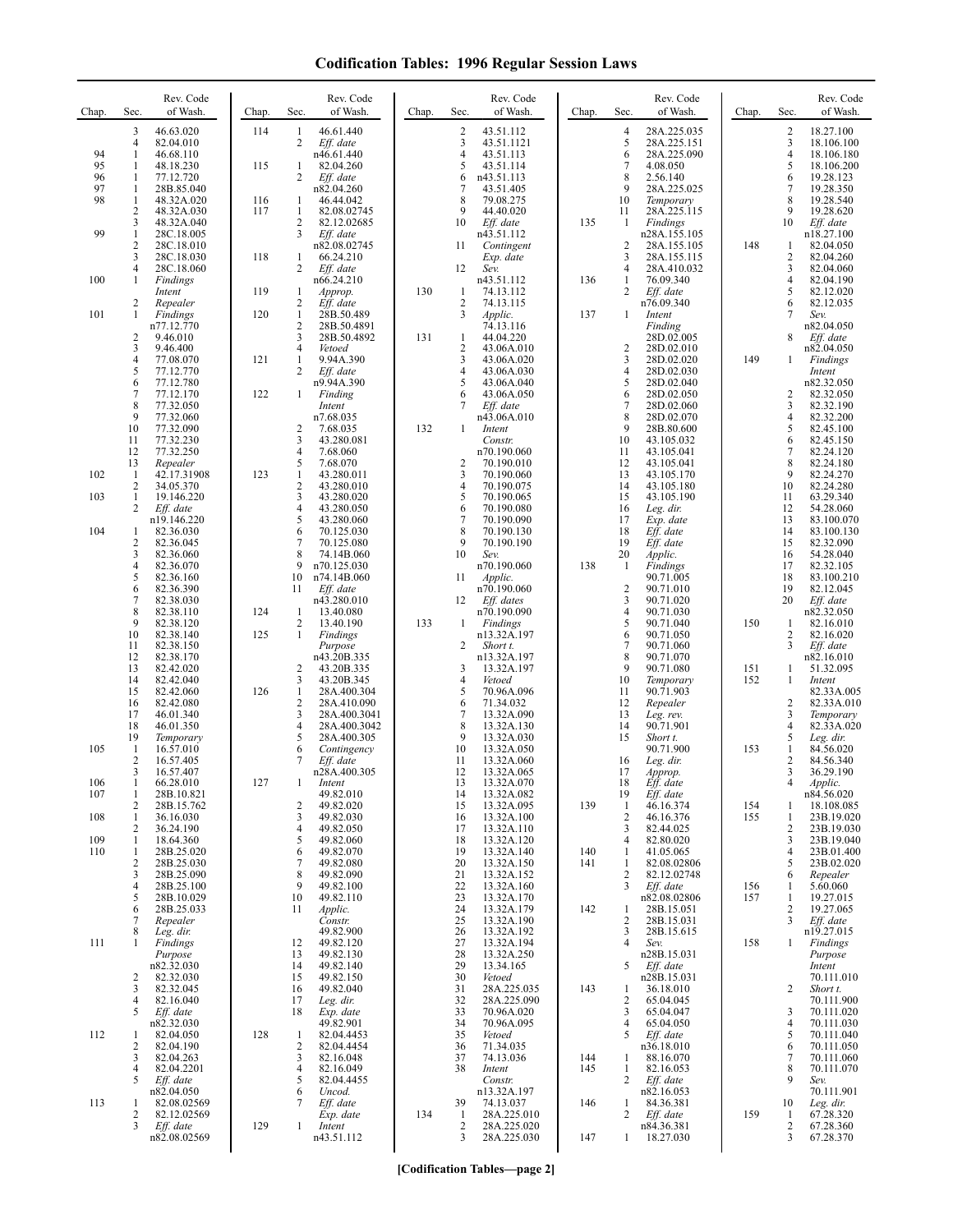| Chap.             | Sec.                                               | Rev. Code<br>of Wash.                                                                                              | Chap.      | Rev. Code<br>Sec.<br>of Wash.                                                                                                                                                                                             | Chap.      | Rev. Code<br>Sec.<br>of Wash.                                                                                                                                                         | Chap.                           | Sec.                                               | Rev. Code<br>of Wash.                                                                                               | Chap.      | Sec.                                                                    | Rev. Code<br>of Wash.                                                                                               |
|-------------------|----------------------------------------------------|--------------------------------------------------------------------------------------------------------------------|------------|---------------------------------------------------------------------------------------------------------------------------------------------------------------------------------------------------------------------------|------------|---------------------------------------------------------------------------------------------------------------------------------------------------------------------------------------|---------------------------------|----------------------------------------------------|---------------------------------------------------------------------------------------------------------------------|------------|-------------------------------------------------------------------------|---------------------------------------------------------------------------------------------------------------------|
| 160               | 4<br>1<br>$\overline{2}$<br>3<br>4<br>5<br>6<br>7  | 67.28.210<br>Purpose<br>58.04.001<br>58.04.003<br>58.04.007<br>58.04.011<br>58.04.015<br>Repealer<br>Leg. dir.     | 177<br>178 | 26.09.240<br>1<br>$\mathbf{1}$<br>18.35.110<br>$\overline{\mathbf{c}}$<br>18.57.001<br>3<br>18.57.140<br>$\overline{4}$<br>18.71.030<br>5<br>18.71.055<br>6<br>18.71.205<br>$\overline{7}$<br>18.76.020<br>8<br>18.76.060 | 185<br>186 | 8<br>Eff. date<br>n46.16.010<br>1<br>43.43.277<br>$\overline{\mathbf{c}}$<br>Temporary<br>$\mathbf{1}$<br>Findings<br>Intent<br>n43.330.904<br>43.330.904<br>101<br>102<br>43.21F.025 |                                 | 15<br>16<br>17<br>18<br>19<br>20<br>21<br>22<br>23 | 18.32.170<br>18.32.180<br>18.32.220<br>18.34.120<br>18.35.060<br>18.35.080<br>18.35.090<br>18.36A.130<br>18.36A.140 | 198        | 2<br>$\mathfrak{Z}$<br>4<br>1<br>$\sqrt{2}$<br>3<br>$\overline{4}$<br>5 | Temporary<br>Repealer<br>Eff. dates<br>n9.73.095<br>43.19A.020<br>43.19A.050<br>43.78.170<br>47.28.220<br>39.04.133 |
| 161<br>162        | 8<br>1<br>1<br>2<br>3                              | 58.04.020<br>48.48.060<br>82.08.0283<br>82.12.0277<br>Eff. date<br>n82.08.0283                                     |            | 9<br>18.120.020<br>10<br>26.44.020<br>11<br>41.26.030<br>12<br>43.43.830<br>13<br>48.46.170<br>14<br>49.78.020                                                                                                            |            | 103<br>43.21F.045<br>104<br>43.21F.055<br>105<br>43.21F.060<br>106<br>43.21F.090<br>107<br>43.140.050<br>108<br>80.50.030                                                             |                                 | 24<br>25<br>26<br>27<br>28<br>29                   | 18.50.050<br>18.50.102<br>18.52.110<br>18.52.130<br>18.52C.030<br>18.53.050                                         | 199        | 6<br>7<br>1<br>$\overline{2}$<br>3<br>$\overline{4}$                    | 39.04.135<br>Repealer<br>9.94A.120<br>9.94A.150<br>9.94A.400<br>46.01.260                                           |
| 163<br>164<br>165 | -1<br>$\overline{2}$<br>1<br>$101 -$<br>505        | Purpose<br>79.01.2955<br>Leg. dir.<br>46.10.040<br>Par. veto<br><i><b>Omnibus</b></i>                              |            | 15<br>68.50.530<br>16<br>69.41.010<br>17<br>69.41.030<br>18<br>69.50.101<br>19<br>70.05.050<br>20<br>70.08.030                                                                                                            |            | 109<br>41.06.070<br>201<br>28B.30.900<br>202<br>28B.30.901<br>301<br>47.01.900<br>401<br>43.19.123<br>402<br>39.35.030                                                                |                                 | 30<br>31<br>32<br>33<br>34<br>35                   | 18.53.070<br>18.55.030<br>18.55.040<br>18.55.050<br>18.57.035<br>18.57.045                                          |            | 5<br>6<br>7<br>8<br>$\mathbf Q$                                         | 46.20.285<br>46.20.286<br>46.61.520<br>46.61.522<br>Sev.<br>n9.94A.120                                              |
|                   | 506<br>507-509<br>510<br>511                       | Approp. Act<br>(Uncod.)<br>46.16.313<br>Uncod.<br>Sev.<br>Eff. date                                                |            | 21<br>70.28.031<br>22<br>70.38.115<br>23<br>70.96A.020<br>24<br>70.124.020<br>25<br>Eff. date<br>n18.35.110                                                                                                               |            | 403<br>39.35.050<br>404<br>39.35.060<br>405<br>39.35C.010<br>406<br>39.35C.020<br>407<br>39.35C.030<br>408<br>39.35C.040                                                              |                                 | 36<br>37<br>38<br>39<br>40<br>41                   | 18.57.050<br>18.57.080<br>18.57.130<br>18.57A.020<br>18.71A.040<br>18.59.110                                        | 200        | 1<br>2<br>3<br>$\overline{4}$<br>5                                      | Intent<br>18.35.008<br>18.35.010<br>18.35.020<br>18.35.030<br>18.35.040                                             |
| 166<br>167        | -1<br>$\overline{2}$<br>3<br>1                     | 82.08.02567<br>82.12.02567<br>Eff. date<br><b>Findings</b><br>Purpose<br>n36.70A.367                               | 179        | 18.86.010<br>1<br>$\overline{c}$<br>18.86.020<br>3<br>18.86.030<br>$\overline{4}$<br>18.86.040<br>5<br>18.86.050<br>6<br>18.86.060                                                                                        |            | 409<br>39.35C.050<br>410<br>39.35C.060<br>411<br>39.35C.070<br>412<br>39.35C.080<br>413<br>39.35C.090<br>414<br>39.35C.100                                                            |                                 | 42<br>43<br>44<br>45<br>46<br>47                   | 18.64.040<br>18.64.043<br>18.64.045<br>18.64.046<br>18.64.047<br>18.64.140                                          |            | 6<br>$\tau$<br>8<br>9<br>10<br>11                                       | 18.35.050<br>18.35.060<br>18.35.070<br>18.35.080<br>18.35.085<br>18.35.090                                          |
| 168               | $\overline{2}$<br>3<br>1<br>2<br>3<br>4            | 36.70A.367<br>Eff. date<br>n36.70A.367<br>43.155.010<br>43.155.020<br>43.155.070<br>43.160.212                     |            | 7<br>18.86.070<br>8<br>18.86.080<br>9<br>18.86.090<br>10<br>18.86.100<br>11<br>Applic.<br>18.86.110<br>12<br>Eff. date                                                                                                    |            | 415<br>39.35C.110<br>416<br>39.35C.130<br>501<br>19.27.190<br>502<br>19.27A.020<br>503<br>28A.515.320<br>504<br>42.17.2401<br>505<br>43.06.115                                        |                                 | 48<br>49<br>50<br>51<br>52<br>53<br>54             | 18.64.205<br>18.64.310<br>18.64A.030<br>18.64A.060<br>18.71.080<br>18.71.085<br>18.71.095                           |            | 12<br>13<br>14<br>15<br>16<br>17<br>18                                  | 18.35.095<br>18.35.100<br>18.35.105<br>18.35.110<br>18.35.260<br>18.35.120<br>18.35.140                             |
| 169<br>170        | 5<br>1<br>2<br>$\mathbf{1}$<br>$\overline{2}$<br>3 | 43.131.386<br>28B.15.628<br>Uncod.<br>82.08.02568<br>82.12.02568<br>Eff. date                                      |            | 18.86.900<br>13<br>18.86.120<br>14<br>18.86.031<br>15<br>18.86.901<br>16<br>Leg. dir.<br>17<br>Uncod.                                                                                                                     |            | 506<br>43.19.680<br>507<br>43.21G.010<br>508<br>43.31.621<br>509<br>43.88.195<br>510<br>43.140.040<br>511<br>43.140.050                                                               |                                 | 55<br>56<br>57<br>58<br>59<br>60                   | 18.71.205<br>18.71.400<br>18.71A.020<br>18.71A.040<br>18.74.050<br>18.74.060                                        |            | 19<br>20<br>21<br>22<br>23<br>24                                        | 18.35.150<br>18.35.161<br>18.35.162<br>18.35.172<br>18.35.175<br>18.35.180                                          |
| 171               | 1<br>2<br>3<br>4<br>5<br>6                         | n82.08.02568<br>Findings<br>Intent<br>43.105.250<br>43.105.260<br>2.68.050<br>44.68.100<br>43.105.270<br>27.04.045 | 180        | 18<br>18.85.230<br>19<br>Eff. date<br>18.86.902<br>-1<br>19.138.021<br>$\overline{c}$<br>19.138.030<br>3<br>19.138.040<br>$\overline{4}$<br>19.138.100<br>5<br>19.138.110<br>6<br>19.138.130                              |            | 512<br>47.06.110<br>513<br>70.94.527<br>514<br>70.94.537<br>70.94.541<br>515<br>516<br>70.94.551<br>517<br>70.94.960<br>518<br>70.120.210<br>519<br>70.120.220<br>520<br>80.28.260    |                                 | 61<br>62<br>63<br>64<br>65<br>66<br>67<br>68<br>69 | 18.74.070<br>18.79.200<br>18.79.210<br>18.83.060<br>18.83.072<br>18.83.080<br>18.83.082<br>18.83.090<br>18.83.105   |            | 25<br>26<br>27<br>28<br>29<br>30<br>31<br>32<br>33                      | 18.35.185<br>18.35.190<br>18.35.195<br>18.35.205<br>18.35.230<br>18.35.240<br>18.35.250<br>18.130.040<br>Repealer   |
|                   | 7<br>8<br>-9<br>10<br>11<br>12<br>13<br>14         | 43.105.041<br>43.105.041<br>43.105.160<br>43.105.170<br>43.105.180<br>43.105.280<br>43.105.290<br>43.105.300       | 181<br>182 | 7<br>19.138.140<br>8<br>Temporary<br>Repealer<br>10<br>Eff. date<br>n19.138.021<br>10.19.170<br>1<br>1<br>18.140.005<br>$\overline{c}$<br>18.140.010                                                                      |            | 521<br>82.35.020<br>522<br>82.35.080<br>523<br>90.03.247<br>524<br>Repealer<br>601<br>Temporary<br>602<br>n43.330.904<br>Eff. date<br>603<br>n43.330.904                              |                                 | 70<br>71<br>72<br>73<br>74<br>75<br>76<br>77       | 18.83.170<br>18.84.100<br>18.84.110<br>18.84.120<br>18.88A.120<br>18.88A.130<br>18.89.110<br>18.89.120              | 201        | 34<br>35<br>36<br>1<br>2<br>3<br>4                                      | Temporary<br>18.35.270<br>Sev.<br>18.35.902<br>28A.405.210<br>28A.405.220<br>28A.405.230<br>28A.310.250             |
|                   | 15<br>16<br>17<br>18<br>19                         | 43.105.310<br>n2.68.050<br>Contingency<br>Leg. dir.<br>Eff. dates<br>n2.68.050                                     |            | 3<br>18.140.020<br>$\overline{4}$<br>18.140.030<br>5<br>18.140.090<br>6<br>18.140.130<br>7<br>18.140.140<br>8<br>18.140.150<br>9                                                                                          | 187<br>188 | 18.32.185<br>1<br>$\mathbf{1}$<br>15.17.020<br>$\overline{c}$<br>15.17.115<br>3<br>15.36.021<br>15.58.040<br>4<br>5<br>16.70.040                                                      |                                 | 78<br>79<br>80<br>81<br>82<br>83                   | 18.89.140<br>18.92.140<br>18.92.145<br>18.108.060<br>18.135.050<br>18.135.055<br>18.138.040                         | 202<br>203 | 5<br>1<br>1                                                             | Vetoed<br>29.13.060<br>Failed to<br>become law.<br>See 1996<br>$c\,203\;$ § 2.                                      |
| 172<br>173        | 20<br>-1<br>$\mathbf{1}$<br>2                      | Exp. date<br>47.38.060<br>Findings<br>Intent<br>n82.08.02565<br>82.04.190                                          |            | 18.140.160<br>10<br>18.140.170<br>11<br>18.140.210<br>12<br>18.140.220<br>13<br>Repealer<br>14<br>50.04.255                                                                                                               | 189<br>190 | 42.17.31909<br>6<br>15.36.111<br>1<br>$\overline{c}$<br>15.36.451<br>Eff. date<br>3<br>n15.36.111<br>43.21A.660<br>1                                                                  |                                 | 84<br>85<br>86<br>87<br>88<br>89                   | 18.138.060<br>18.155.040<br>18.155.080<br>42.17.310                                                                 | 204        | 2<br>3<br>$\overline{4}$<br>1<br>2                                      | Contingency<br>43.101.222<br>Eff. date<br>n43.101.222<br>Vetoed<br>70.94.645                                        |
| 174<br>175        | 3<br>4<br>1<br>1<br>2<br>3<br>4                    | 82.08.02565<br>Vetoed<br>28B.80.330<br>41.50.790<br>2.10.146<br>41.26.460<br>41.32.530                             | 183        | 15<br>Leg. dir.<br>Eff. dates<br>16<br>n18.140.005<br>46.52.030<br>1<br>$\mathbf{2}$<br>46.52.130<br>3<br>Eff. date<br>n46.52.030                                                                                         | 191        | $\mathbf{1}$<br>43.70.250<br>$\sqrt{2}$<br>43.70.280<br>3<br>18.06.120<br>18.19.070<br>4<br>5<br>18.19.100<br>18.19.170<br>6<br>18.22.120<br>7                                        | 192                             | 90<br>91<br>1<br>2                                 | Findings<br>43.70.610<br>Repealer<br>Temporary<br>Finding<br>Intent<br>n75.20.180<br>75.20.180                      | 205        | $\mathbf{1}$<br>2<br>3<br>$\overline{4}$<br>5<br>6<br>7                 | 69.50.440<br>69.50.401<br>9.94A.320<br>9.94A.154<br>9.94A.310<br>13.40.0357<br>69.50.406                            |
| 176               | 5<br>6<br>7<br>1<br>2<br>3                         | 41.32.785<br>41.40.188<br>41.40.660<br>41.04.665<br>41.04.660<br>Temporary                                         | 184        | 46.16.010<br>1<br>2<br>46.16.160<br>3<br>47.68.255<br>$\overline{4}$<br>88.02.118<br>5<br>82.32.330<br>46.68.250<br>6<br>7<br>Temporary                                                                                   |            | 8<br>18.25.020<br>18.25.070<br>9<br>10<br>18.29.021<br>18.29.071<br>11<br>12<br>18.30.120<br>18.30.130<br>13<br>14<br>18.32.110                                                       | 193<br>194<br>195<br>196<br>197 | 1<br>1<br>$\overline{2}$<br>3<br>1<br>1<br>1       | 74.39A.080<br>46.70.011<br>46.70.070<br>46.70.180<br>18.71.019<br>81.24.010<br>9.73.095                             | 206        | 8<br>1<br>2<br>3<br>$\overline{4}$<br>5                                 | 69.50.415<br>Findings<br>n43.05.030<br>43.05.030<br>43.05.060<br>43.05.090<br>43.05.100                             |

**[Codification Tables—page 3]**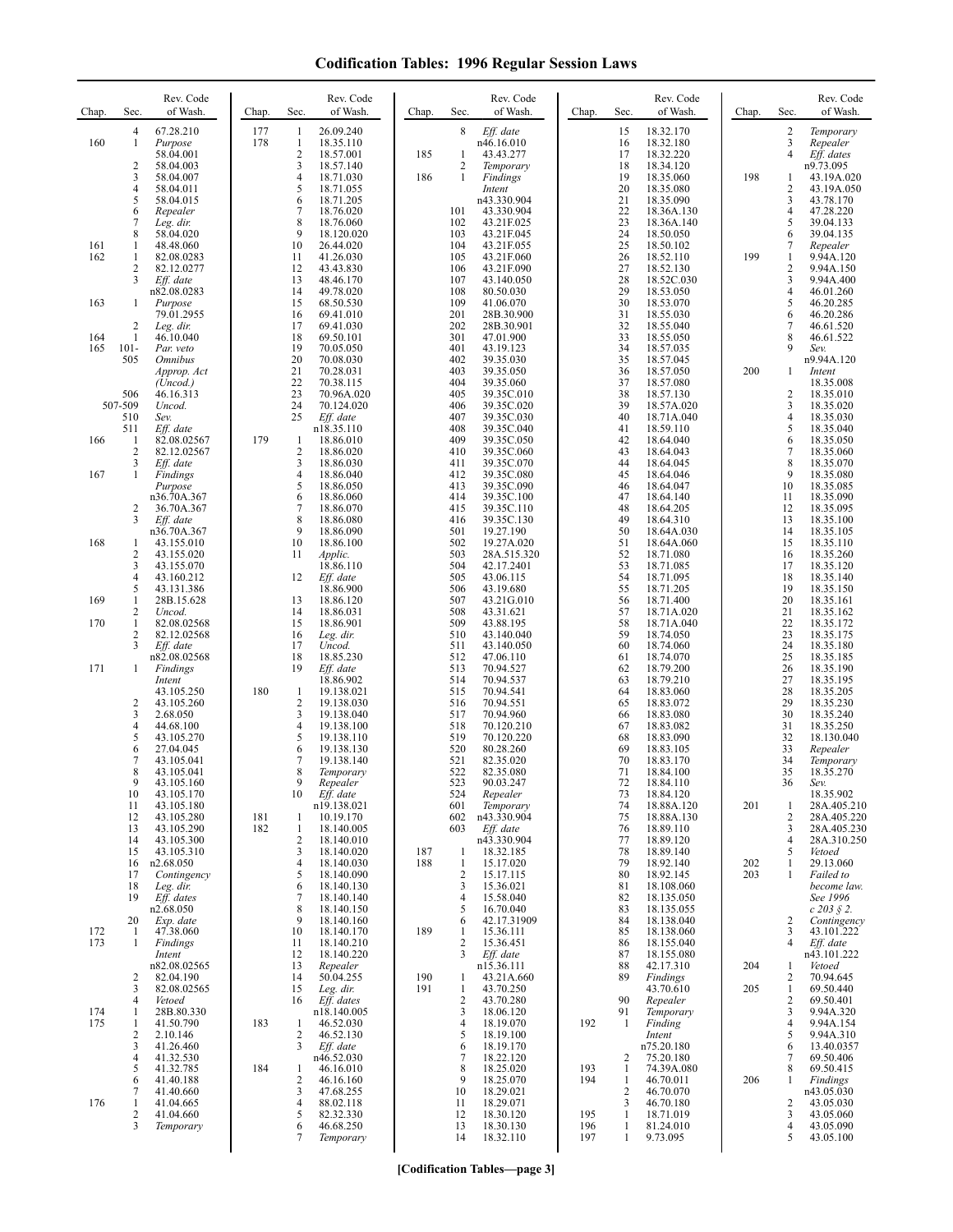| Chap.      | Sec.                                       | Rev. Code<br>of Wash.                                            | Chap.      | Sec.                                           | Rev. Code<br>of Wash.                                           | Chap. | Sec.                            | Rev. Code<br>of Wash.                                         | Chap.      | Sec.                                                  | Rev. Code<br>of Wash.                                            | Chap. | Sec.                                                | Rev. Code<br>of Wash.                                            |
|------------|--------------------------------------------|------------------------------------------------------------------|------------|------------------------------------------------|-----------------------------------------------------------------|-------|---------------------------------|---------------------------------------------------------------|------------|-------------------------------------------------------|------------------------------------------------------------------|-------|-----------------------------------------------------|------------------------------------------------------------------|
|            | 6<br>$\tau$<br>8<br>9                      | 35.21.475<br>35A.21.280<br>36.70.317<br>36.70B.220               | 225        | $\overline{c}$<br>3<br>1                       | n66.24.580<br>66.24.580<br>66.28.010<br>Finding                 |       | 602<br>603<br>604<br>605        | 57.16.060<br>57.16.073<br>57.16.065<br>57.16.062              |            | 1506<br>1507<br>1601<br>1602                          | 57.90.050<br>57.90.100<br>35.13.900<br>35.58.570                 |       | 2<br>3<br>4<br>5                                    | 19.28.515<br>19.28.125<br>19.28.210<br>19.28.310                 |
|            | 10<br>11<br>12<br>13                       | 43.110.040<br>43.330.075<br>34.05.230<br>Eff. date<br>n35.21.475 |            | $\overline{2}$<br>3<br>$\overline{4}$<br>5     | n46.04.125<br>46.04.125<br>46.04.3815<br>46.04.571<br>46.04.251 |       | 606<br>607<br>608<br>609<br>610 | 57.16.070<br>57.16.080<br>57.16.100<br>57.16.090<br>57.16.110 |            | 1603<br>1604<br>1605<br>1606<br>1607                  | 35.97.050<br>35A.14.901<br>35A.56.010<br>35A.70.010<br>36.29.160 | 242   | 6<br>7<br>1<br>2<br>3                               | 19.28.510<br>19.28.550<br>18.185.010<br>18.185.220<br>18.185.100 |
| 207        | $\mathbf{1}$<br>2                          | Intent<br>n77.08.010<br>77.08.010                                |            | 6<br>7<br>8                                    | 46.12.420<br>46.12.430<br>46.12.440                             |       | 611<br>701<br>702               | 57.16.150<br>57.20.105<br>57.20.015                           |            | 1608<br>1609<br>1610                                  | 36.93.090<br>36.94.420<br>41.04.190                              | 243   | 4<br>1                                              | 18.185.230<br>Finding<br>n26.33.347                              |
| 208        | 3<br>1<br>2<br>3                           | 77.16.020<br>2.08.062<br>n2.08.062<br>2.08.061                   |            | 9<br>10<br>11<br>12                            | 46.12.450<br>46.16.680<br>46.16.307<br>46.37.518                |       | 703<br>704<br>705<br>706        | 57.20.018<br>57.20.0181<br>57.20.019<br>57.20.020             |            | 1611<br>1612<br>1613<br>1614                          | 43.99F.020<br>82.02.020<br>84.09.030<br>84.38.020                | 244   | 2<br>3<br>4<br>1                                    | 26.33.347<br>26.33.330<br>26.33.343<br>81.66.010                 |
|            | 4<br>5<br>6                                | n2.08.061<br>2.08.065<br>n2.08.065                               | 226        | -1<br>$\overline{2}$<br>3<br>$\overline{4}$    | 41.26.048<br>43.43.285<br>Temporary                             |       | 707<br>708<br>709               | 57.20.023<br>57.20.025<br>57.20.027                           |            | 1615<br>1616<br>1617                                  | 84.52.052<br>90.03.510<br>90.03.525                              |       | 2<br>3<br>4                                         | 46.74.010<br>46.74.030<br>82.08.0287                             |
| 209        | 7<br>1<br>2<br>3                           | n2.08.065<br>70.28.010<br>70.28.031<br>70.28.032                 | 227        | 1<br>$\overline{2}$                            | Eff. date<br>n41.26.048<br>41.32.5305<br>41.40.270              |       | 710<br>711<br>712<br>713        | 57.20.030<br>57.20.080<br>57.20.090<br>57.20.110              |            | 1700<br>1701<br>1702,1703<br>1704                     | n57.02.001<br>Leg. rev.<br>Repealer<br>Eff. date                 |       | 5<br>6<br>7<br>8                                    | 82.36.285<br>82.38.080<br>82.44.015<br>Repealer                  |
| 210<br>211 | 4<br>5<br>1<br>1                           | 70.28.033<br>70.28.035<br>Temporary<br>36.18.012                 | 228<br>229 | $\mathbf{1}$<br>$\overline{2}$<br>$\mathbf{1}$ | Intent<br>n67.70.100<br>67.70.100<br>65.04.015                  |       | 714<br>715<br>716<br>717        | 57.20.120<br>57.20.130<br>57.20.135<br>57.20.140              | 231        | 1<br>$\overline{\mathbf{c}}$<br>3                     | n57.02.001<br>1.16.080<br>19.80.005<br>19.80.010                 | 245   | $\mathbf{1}$<br>$\mathbf{2}$<br>3<br>$\overline{4}$ | 36.22.175<br>Intent<br>40.14.025<br>40.14.027                    |
| 212        | $\overline{c}$<br>$\mathbf{1}$<br>2        | 36.18.020<br>28B.15.067<br>Sev.                                  |            | $\overline{2}$<br>3<br>$\overline{4}$          | 65.04.030<br>65.04.040<br>65.04.080                             |       | 718<br>719<br>720               | 57.20.150<br>57.20.160<br>57.20.165                           |            | $\overline{4}$<br>5<br>6                              | 25.04.720<br>25.15.010<br>25.15.020                              | 246   | 5<br>1                                              | Eff. date<br>n40.14.025<br>42.23.030                             |
| 213        | 1<br>$\overline{c}$<br>3                   | n28B.15.067<br>42.52.010<br>42.52.020<br>42.52.030               | 230        | 5<br>6<br>101<br>102                           | 65.04.090<br>65.04.110<br>57.02.001<br>57.02.010                |       | 721<br>801<br>802<br>803        | 57.20.170<br>57.22.010<br>57.22.020<br>57.22.030              |            | $\overline{7}$<br>8<br>9<br>10                        | 25.15.045<br>25.15.150<br>25.15.270<br>25.15.325                 | 247   | 1<br>2                                              | Findings<br>Intent<br>n82.08.02566<br>82.08.02565                |
|            | 4<br>5<br>6<br>7                           | 42.52.050<br>42.52.110<br>42.52.120<br>42.52.160                 |            | 103<br>104<br>105<br>106                       | 57.02.015<br>57.02.030<br>57.02.040<br>57.02.045                |       | 804<br>805<br>901<br>902        | 57.22.040<br>57.22.050<br>57.24.001<br>57.24.010              | 232        | 11<br>12<br>13<br>1                                   | 25.15.365<br>25.15.366<br>Applic.<br>9.94A.040                   |       | 3<br>4<br>5<br>6                                    | 82.12.02565<br>82.08.02566<br>82.12.02566<br>Vetoed              |
| 214<br>215 | 1<br>$\overline{c}$<br>3<br>1              | 87.03.440<br>87.76.040<br>87.03.870<br>4.24.550                  |            | 107<br>108<br>109<br>201                       | 57.02.080<br>57.02.050<br>57.02.090<br>57.04.001                |       | 903<br>904<br>905<br>906        | 57.24.020<br>57.24.040<br>57.24.050<br>57.24.070              |            | $\overline{c}$<br>3<br>4<br>5                         | 9.94A.045<br>9.94A.060<br>13.40.025<br>13.40.030                 | 248   | 1<br>2<br>3<br>4                                    | 9.94A.370<br>9.94A.390<br>9A.36.150<br>10.31.100                 |
|            | $\overline{c}$<br>3<br>$\overline{4}$<br>5 | 70.48.470<br>72.09.340<br>9.94A.155<br>9.94A.120                 |            | 202<br>203<br>204<br>205                       | 57.04.020<br>57.04.030<br>57.04.050<br>57.04.060                |       | 907<br>908<br>909<br>910        | 57.24.090<br>57.24.170<br>57.24.180<br>57.24.190              |            | 6<br>7<br>8<br>9                                      | 13.50.010<br>72.09.300<br>Uncod.<br>Repealer                     |       | 5<br>6<br>7<br>8                                    | 10.99.020<br>10.99.030<br>10.99.040<br>10.99.050                 |
| 216<br>217 | 1<br>1<br>$\overline{c}$<br>3              | 26.19.080<br>18.39.035<br>18.39.045                              |            | 206<br>207<br>208<br>209                       | 57.04.065<br>57.04.070<br>57.04.055                             |       | 911<br>912<br>913<br>1001       | 57.24.200<br>57.24.210<br>57.24.220<br>57.28.001              |            | 10<br>11<br>12                                        | Vetoed<br>Contingency<br>Eff. dates<br>n13.40.030                |       | 9<br>10<br>11<br>12                                 | 26.09.300<br>26.10.220<br>26.26.138                              |
|            | 4<br>5<br>6                                | 18.39.070<br>18.39.100<br>18.39.130<br>18.39.175                 |            | 210<br>211<br>212                              | 57.04.100<br>57.04.110<br>57.04.120<br>57.04.130                |       | 1002<br>1003<br>1004            | 57.28.010<br>57.28.020<br>57.28.030                           | 233<br>234 | 1<br>2<br>1                                           | 28A.415.270<br>28A.415.280<br>77.32.360                          |       | 13<br>14<br>15                                      | 26.50.030<br>26.50.060<br>26.50.070<br>26.50.100                 |
|            | 7<br>8<br>9<br>10                          | 18.39.181<br>18.39.250<br>18.39.800<br>Repealer                  |            | 301<br>302<br>303<br>304                       | 57.08.005<br>57.08.007<br>57.08.011<br>57.08.014                |       | 1005<br>1006<br>1007<br>1008    | 57.28.035<br>57.28.040<br>57.28.050<br>57.28.060              | 235        | $\overline{c}$<br>$\mathbf{1}$<br>$\overline{2}$<br>3 | 77.32.3601<br>63.52.005<br>63.52.010<br>60.84.005                | 249   | 16<br>17<br>-1                                      | 26.50.110<br>26.50.115<br>Intent<br>n2.56.030                    |
| 218        | 1<br>2<br>3<br>4                           | 66.24.570<br>66.20.300<br>66.20.310<br>66.24.420                 |            | 305<br>306<br>307<br>308                       | 57.08.015<br>57.08.016<br>57.08.030<br>57.08.040                |       | 1009<br>1010<br>1011<br>1012    | 57.28.070<br>57.28.080<br>57.28.090<br>57.28.100              | 236        | 4<br>5<br>1<br>$\overline{c}$                         | 60.84.010<br>Leg. dir.<br>48.36A.100<br>48.36A.290               |       | 2<br>3<br>4<br>5                                    | 2.56.030<br>2.56.150<br>n2.56.150<br>4.08.060                    |
| 219<br>220 | 1<br>2<br>1<br>2                           | 36.32.240<br>36.32.235<br>19.150.060<br>19.150.080               |            | 309<br>310<br>311<br>312                       | 57.08.044<br>57.08.047<br>57.08.050<br>57.08.060                |       | 1013<br>1101<br>1102<br>1103    | 57.28.110<br>57.32.001<br>57.32.010<br>57.32.020              |            | 3<br>4<br>5<br>6                                      | 48.36A.310<br>48.36A.272<br>48.36A.274<br>48.36A.276             |       | 6<br>$\overline{7}$<br>8<br>9                       | 8.25.270<br>11.16.083<br>11.88.030<br>11.88.045                  |
|            | 3<br>4                                     | 19.150.110<br>Applic.<br>n19.150.060                             |            | 313<br>314<br>315                              | 57.08.065<br>57.08.081<br>57.08.085                             |       | 1104<br>1105<br>1106            | 57.32.021<br>57.32.022<br>57.32.023                           |            | 7<br>8<br>9                                           | 48.36A.278<br>48.36A.282<br>48.36A.284                           |       | 10<br>11<br>12                                      | 11.88.090<br>11.92.190<br>2.08.185                               |
| 221        | 1<br>$\overline{c}$<br>3                   | Intent<br>2.70.005<br>2.70.010<br>2.70.020                       |            | 316<br>317<br>318<br>319                       | 57.08.100<br>57.08.105<br>57.08.110<br>57.08.120                |       | 1107<br>1108<br>1109<br>1201    | 57.32.024<br>57.32.130<br>57.32.160<br>57.36.001              | 237        | 10<br>11<br>12<br>$\mathbf{1}$                        | 48.36A.286<br>Repealer<br>Leg. dir.<br>46.16.063                 |       | 13<br>14<br>15<br>16                                | 13.34.100<br>13.34.120<br>26.12.175<br>26.44.053                 |
|            | 4<br>5<br>6<br>7                           | 2.70.030<br>2.70.040<br>2.70.050<br>43.131.389                   |            | 320<br>321<br>322<br>323                       | 57.08.140<br>57.08.017<br>57.08.180<br>57.08.150                |       | 1202<br>1203<br>1204<br>1205    | 57.36.010<br>57.36.020<br>57.36.030<br>57.36.040              | 238        | 2<br>3<br>4<br>-1                                     | 46.68.170<br>47.38.050<br>Eff. date<br>50.29.062                 | 250   | 17<br>18<br>101                                     | 13.34.102<br>26.12.177<br>Short t.<br>19.34.900                  |
| 222        | 8<br>9<br>1<br>2                           | 43.131.390<br>Leg. dir.<br>77.44.010<br>77.44.020                |            | 324<br>325<br>326<br>401                       | 57.08.160<br>57.08.170<br>Leg. dir.<br>57.12.010                |       | 1206<br>1207<br>1301<br>1302    | 57.36.060<br>57.36.050<br>57.42.010<br>57.42.020              | 239        | 2<br>3<br>1                                           | Applic.<br>n50.29.062<br>n50.29.062<br>36.70A.070                |       | 102<br>103                                          | Purpose<br>Constr.<br>19.34.010<br>19.34.020                     |
|            | 3<br>4<br>5<br>6                           | 77.44.030<br>77.44.040<br>77.44.050<br>Temporary                 |            | 402<br>403<br>404<br>405                       | 57.12.015<br>57.12.030<br>57.12.039<br>57.12.020                |       | 1303<br>1401<br>1402<br>1403    | 57.42.030<br>57.46.010<br>57.46.020<br>57.46.030              |            | $\overline{c}$<br>3<br>4<br>5                         | 36.70.547<br>35.63.250<br>35A.63.270<br>36.70A.510               |       | 104<br>105<br>201<br>202                            | 19.34.030<br>19.34.040<br>19.34.100<br>19.34.110                 |
|            | 7<br>8                                     | Leg. dir.<br>Eff. dates<br>n77.44.010                            |            | 501<br>502<br>503                              | 57.16.010<br>57.16.015<br>57.16.045                             |       | 1501<br>1502<br>1503            | 57.90.001<br>57.90.010<br>57.90.020                           | 240        | $\mathbf{1}$<br>$\overline{\mathbf{c}}$<br>3          | Vetoed<br>74.14C.010<br>74.14C.020                               |       | 203<br>204<br>301                                   | 19.34.120<br>19.34.130<br>19.34.200                              |
| 223<br>224 | 1<br>1                                     | 4.28.080<br>Intent                                               |            | 504<br>601                                     | 57.16.140<br>57.16.050                                          |       | 1504<br>1505                    | 57.90.030<br>57.90.040                                        | 241        | 4<br>1                                                | 74.14C.030<br>19.28.630                                          |       | 302<br>303                                          | 19.34.210<br>19.34.220                                           |

**[Codification Tables—page 4]**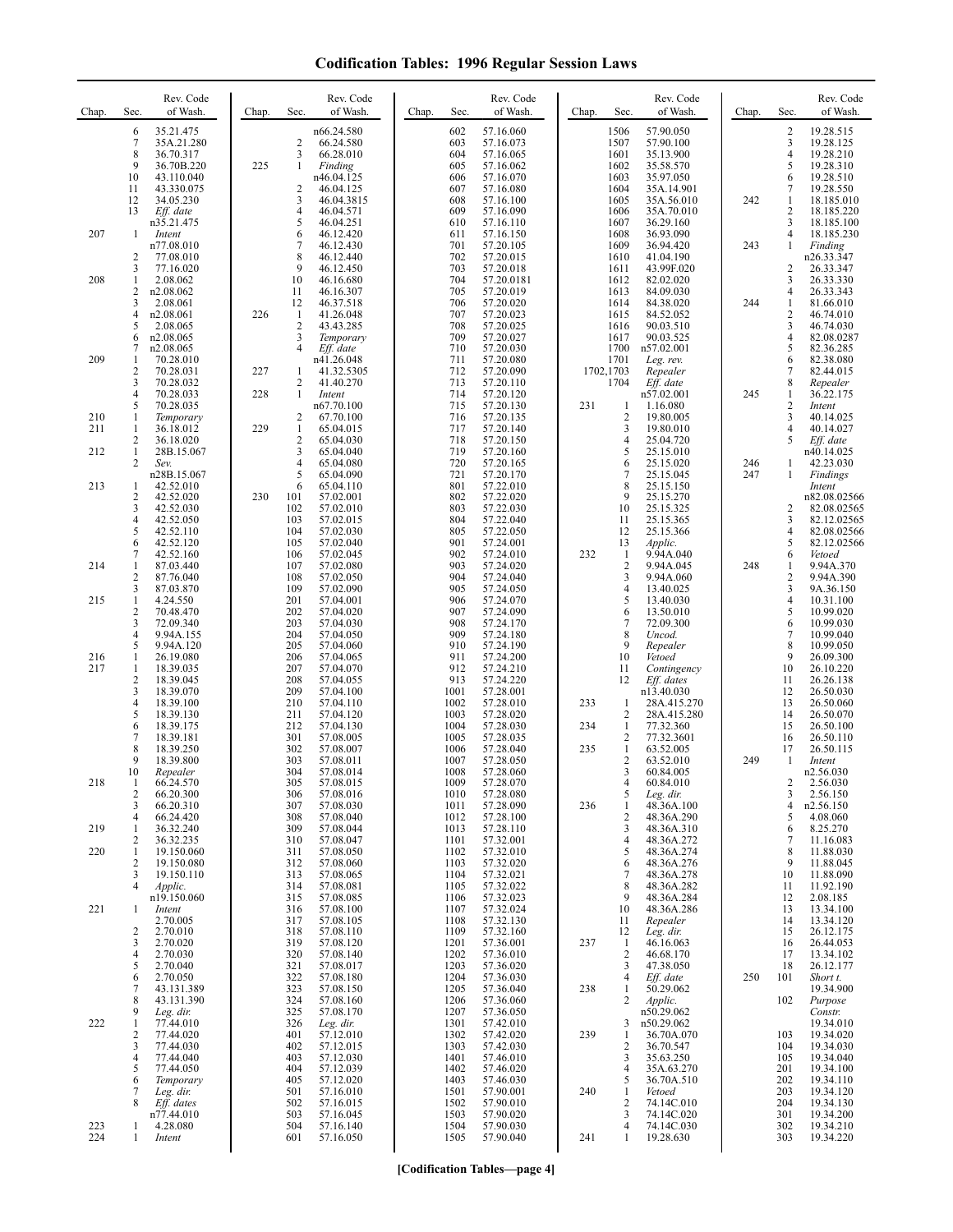| Chap. | Sec.                | Rev. Code<br>of Wash.      | Chap.      | Sec.                | Rev. Code<br>of Wash.      | Chap.      | Sec.                | Rev. Code<br>of Wash.              | Chap. | Sec.                | Rev. Code<br>of Wash.     | Chap. | Sec.                         | Rev. Code<br>of Wash.     |
|-------|---------------------|----------------------------|------------|---------------------|----------------------------|------------|---------------------|------------------------------------|-------|---------------------|---------------------------|-------|------------------------------|---------------------------|
|       | 304<br>305          | 19.34.230<br>19.34.240     | 258        | 1<br>$\overline{c}$ | 27.15.020<br>27.15.050     |            | 6                   | Eff. date<br>n28A.300.290          |       | 5<br>6              | 44.28.030<br>44.28.040    |       | 17<br>18                     | 18.106.290<br>18.130.125  |
|       | 306                 | 19.34.250                  | 259        | $\mathbf{1}$        | 18.32.020                  |            | 7                   | Contingency                        |       | $\overline{7}$      | 44.28.060                 |       | 19                           | 18.140.200                |
|       | 307<br>308          | 19.34.260<br>19.34.270     | 260        | 2<br>$\mathbf{1}$   | Vetoed<br>Finding          | 274<br>275 | 1<br>1              | 43.320.125<br>Finding              |       | 8<br>9              | 44.28.065<br>44.28.071    |       | 20<br>21                     | 18.145.125<br>18.160.085  |
|       | 309                 | 19.34.280                  |            |                     | Intent                     |            |                     | n9.94A.120                         |       | 10                  | 44.28.075                 |       | 22                           | 18.165.280                |
|       | 310<br>401          | 19.34.290<br>19.34.300     |            | 2                   | n49.17.280<br>49.17.280    |            | 2<br>3              | 9.94A.120<br>9.94A.205             |       | 11<br>12            | 44.28.080<br>44.28.083    |       | 23<br>24                     | 18.170.163<br>18.175.025  |
|       | 402                 | 19.34.310                  |            | 3                   | 17.21.440                  |            | 4                   | 9.94A.207                          |       | 13                  | 44.28.088                 |       | 25                           | 18.180.050                |
|       | 403<br>404          | 19.34.320<br>19.34.330     |            | 4<br>5              | Temporary<br>Repealer      |            | 5<br>$6 - 8$        | 9.94A.030<br>Vetoed                |       | 14<br>15            | 44.28.091<br>44.28.094    |       | 26<br>27                     | 18.185.055<br>28A.410.105 |
|       | 405                 | 19.34.340                  |            | 6                   | Sev.                       |            | 9                   | 9.95.062                           |       | 16,17               | Vetoed                    |       | 28                           | Sev.                      |
|       | 406<br>501          | 19.34.350<br>19.34.400     |            | 7                   | n49.17.280<br>Eff. date    |            | 10<br>11            | 10.64.025<br>9A.44.130             |       | 18<br>19            | 44.28.097<br>44.28.100    | 294   | $\mathbf{1}$<br>2            | 70.94.165<br>Eff. date    |
|       | 502                 | 19.34.410                  | 261        | $\mathbf{1}$        | 79.01.006                  |            | 12                  | 9A.44.140                          |       | 20                  | 44.28.120                 |       |                              | n70.94.165                |
|       | 601<br>602          | Leg. dir.<br>Eff. date     | 262        | 2<br>$\mathbf{1}$   | 43.17.360<br>Finding       |            | 13<br>14            | Vetoed<br>Applic.                  |       | 21<br>22            | 44.28.130<br>44.28.150    | 295   | 1<br>2                       | 9.41.010<br>9.41.040      |
|       | 603                 | 19.34.901<br>19.34.500     |            |                     | Intent<br>Purpose          |            | 15                  | n9.94A.120                         |       | 23<br>24            | 43.88.020<br>Vetoed       |       | 3<br>4                       | 9.41.047<br>9.41.050      |
|       | 604                 | Sev.                       |            |                     | 82.44.195                  | 276        | 1                   | Contingency<br>75.20.190           |       | 25                  | 43.88.160                 |       | 5                            | 9.41.060                  |
|       | 605                 | 19.34.902<br>19.34.903     |            | 2<br>3              | 82.44.190<br>46.68.240     | 277        | $\overline{2}$<br>1 | 75.20.130<br>72.09.450             |       | 26<br>27            | 28A.630.830<br>28B.20.382 |       | 6<br>7                       | 9.41.070<br>Vetoed        |
| 251   | 1                   | 10.95.180                  |            | $\overline{4}$      | 43.84.092                  | 278        | $\mathbf{1}$        | Finding                            |       | 28                  | 39.19.060                 |       | 8                            | 9.41.090                  |
|       | 2                   | Sev.<br>n10.95.180         |            | 5                   | Eff. date<br>n82.44.190    |            |                     | Intent<br>n26.44.030               |       | 29<br>30            | 39.29.016<br>39.29.018    |       | 9<br>10                      | 9.41.0975<br>9.41.098     |
| 252   | 1                   | 9.46.039                   | 263        | $\mathbf{1}$        | 70.93.060                  |            | 2                   | 26.44.030                          |       | 31                  | 39.29.025                 |       | 11                           | 9.41.170                  |
| 253   | 2<br>$\mathbf{1}$   | 9.46.0269<br>Findings      |            | 2<br>3              | 70.93.070<br>43.51.048     | 279        | 1<br>2              | 28A.160.150<br>28A.160.160         |       | 32<br>33            | 39.29.055<br>41.06.070    |       | 12<br>13                     | Vetoed<br>9.41.280        |
|       |                     | Purpose                    | 264        | $\mathbf{1}$        | Finding                    |            | 3                   | 28A.160.180                        |       | 34                  | 42.48.060                 |       | 14                           | 9.41.800                  |
|       | 101-104             | n28B.109.010<br>Vetoed     |            |                     | Intent<br>76.12.240        |            | 4                   | Applic.<br>n28A.160.150            |       | 35<br>36            | 43.09.310<br>43.21J.800   | 296   | 1<br>$\overline{c}$          | 84.48.065<br>84.69.020    |
|       | 105                 | 43.07.037                  | 265        | 1<br>$\mathbf{1}$   | 90.58.030<br>9A.36.031     | 280        | 5<br>1              | Contingency<br>47.46.030           |       | 37<br>38            | 43.79.270                 | 297   | $\mathbf{1}$<br>$\mathbf{2}$ | 48.12.160<br>Uncod.       |
|       | 201                 | Findings<br>43.292.005     | 266<br>267 | $\mathbf{1}$        | Intent                     |            | 2                   | Eff. date                          |       | 39                  | 43.79.280<br>43.88.205    |       | 3                            | Temporary                 |
|       | 202<br>203          | 43.292.010<br>43.292.020   |            | 2                   | n77.12.177<br>75.08.011    | 281        | 1                   | n47.46.030<br>48.43.115            |       | 40<br>41            | 43.88.230<br>43.88.310    | 298   | 4<br>$\mathbf{1}$            | Eff. dates<br>9.95.204    |
|       | 204                 | 43.292.030                 |            | 3                   | 75.08.230                  |            | 2                   | Temporary                          |       | 42                  | 43.88.510                 |       | 2                            | 9.95.206                  |
|       | 205<br>301          | 43.292.040<br>Findings     |            | 4<br>5              | 75.10.010<br>75.10.020     |            | 3                   | Short t.<br>n48.43.115             |       | 43<br>44            | 43.131.050<br>43.131.060  |       | 3<br>4                       | 9.95.210<br>9.95.214      |
|       |                     | 43.07.360                  |            | 6                   | 75.10.030                  | 282        | 1                   | 46.70.023                          |       | 45                  | 43.131.070                |       | 5                            | 9.92.060                  |
|       | 302<br>303          | 42.17.310<br>43.330.065    |            | $\overline{7}$<br>8 | 75.10.040<br>75.10.050     |            | 2<br>3              | 46.70.051<br>46.70.101             |       | 46<br>47            | 43.131.080<br>43.131.110  |       | 6<br>7                       | 10.64.120<br>36.01.070    |
|       | 401                 | 28B.109.010                |            | 9                   | 75.10.100                  |            | 4                   | 46.70.120                          |       | 48                  | 43.250.080                | 299   | 1                            | Temporary                 |
|       | 402<br>403          | 28B.109.020<br>28B.109.030 |            | 10<br>11            | 75.10.110<br>75.10.120     |            | 5<br>6              | 46.70.130<br>Vetoed                |       | 49<br>50            | 44.40.025<br>67.70.310    | 300   | 2<br>$\mathbf{1}$            | Contingency<br>41.04.005  |
|       | 404<br>405          | 28B.109.040                |            | 12<br>13            | 75.10.130                  | 283        | 7<br>$101 -$        | Temporary                          |       | 51<br>52,53         | 79.01.006                 | 301   | 2<br>$\mathbf{1}$            | Vetoed                    |
|       | 406                 | 28B.109.050<br>28B.109.060 |            | 14                  | 75.10.140<br>75.10.150     |            | 804                 | Par. veto<br><i><b>Omnibus</b></i> |       |                     | Failed to<br>become law.  |       | $\overline{c}$               | Vetoed<br>64.06.020       |
|       | 407<br>408          | 28B.109.070<br>28B.109.080 |            | 15<br>16            | 75.10.170<br>75.10.180     |            |                     | Approp. Act<br>(Uncod.)            |       |                     | See 1996<br>$c$ 288 § 56. |       | 3<br>$\overline{\mathbf{4}}$ | 64.06.030<br>64.06.040    |
|       | 409                 | 43.79A.040                 |            | 17                  | 75.10.190                  |            | 901                 | 43.08.250                          |       | 54                  | Leg. dir.                 |       | 5                            | 64.06.050                 |
|       | 410<br>501          | Vetoed<br>Leg. dir.        |            | 18<br>19            | 75.10.200<br>75.12.020     |            | 902<br>903          | 70.95.520<br>86.26.007             |       | 55<br>56            | Leg. rev.<br>Contingency  |       | 6<br>7                       | 64.06.070<br>Eff. date    |
|       | 502                 | Exp. date                  |            | 20                  | 75.12.070                  |            | 904                 | Sev.                               |       | 57                  | Repealer                  |       |                              | n64.06.020                |
|       | 503<br>504          | Leg. dir.<br>Sev.          |            | 21<br>22            | 75.12.100<br>75.12.115     |            | 905                 | n43.08.250<br>Eff. date            | 289   | 1<br>$\overline{2}$ | 9.94A.030<br>Vetoed       | 302   | 1<br>2                       | 9A.42.010<br>9A.42.060    |
|       |                     | n28B.109.010               |            | 23                  | 75.12.420                  |            |                     | n43.08.250                         | 290   | $\mathbf{1}$        | 43.160.210                |       | 3                            | 9A.42.070                 |
| 254   | 505<br>1            | n28B.109.010<br>36.70B.130 |            | 24<br>25            | 75.12.650<br>75.24.050     | 284<br>285 | -1<br>1             | 13.04.035<br>90.03.525             |       | 2<br>3              | 43.165.010<br>43.168.020  |       | 4<br>5                       | 9A.42.080<br>9A.42.090    |
|       | $\sqrt{2}$<br>3     | 35.22.695<br>35.63.240     |            | 26<br>27            | 75.24.090<br>75.28.040     |            | 2                   | Findings<br>Intent                 |       | $\overline{4}$<br>5 | 82.60.020<br>82.62.010    |       | 6                            | 9.94A.320<br>Sev.         |
|       | 4                   | 35A.63.260                 |            | 28                  | 75.28.110                  |            |                     | 90.78.005                          |       | 6,7                 | Vetoed                    |       | 7                            | n9A.42.010                |
|       | 5<br>6              | 36.70.495<br>36.70B.230    |            | 29<br>30            | 75.28.315<br>75.28.323     |            | 3<br>4              | 90.78.010<br>90.78.020             | 291   | 8<br>-1             | Eff. dates<br>66.16.040   | 303   | 1<br>2                       | 26.09.191<br>26.10.160    |
|       | 7                   | 84.41.030                  |            | 31                  | 75.28.690                  |            | 5                   | Exp. date                          |       | $\overline{2}$      | 66.16.041                 |       | 3                            | Eff. date                 |
| 255   | 8<br>1              | 90.60.160<br>69.50.403     |            | 32<br>33            | 77.04.020<br>43.300.040    |            | 6                   | 90.78.900<br>90.03.540             | 292   | 3<br>1              | 66.08.026<br>36.83.010    | 304   | 1                            | n26.09.191<br>48.43.087   |
| 256   | 1                   | 39.58.010                  |            | 34                  | Repealer                   |            | 7                   | Temporary                          |       | $\overline{2}$      | 36.83.020                 | 305   | 1                            | 28B.85.020                |
|       | $\sqrt{2}$<br>3     | 39.58.020<br>39.58.040     |            | 35<br>36            | 77.04.090<br>Eff. date     | 286        | 8<br>1              | Leg. dir.<br>35.13.090             |       | 3<br>$\overline{4}$ | 36.83.100<br>36.83.110    |       | $\mathbf{2}$<br>3            | 42.17.310<br>28B.15.558   |
|       | $\overline{4}$<br>5 | 39.58.050<br>39.58.060     | 268        |                     | n77.12.177                 |            | 2<br>3              | 35.13.100<br>35.16.050             |       | 5<br>6              | 36.83.120                 |       | 4                            | Eff. date                 |
|       | 6                   | 39.58.065                  |            | 1<br>$\overline{2}$ | 43.250.010<br>43.250.020   |            | 4                   | 35.17.260                          |       | 7                   | 36.83.130<br>36.83.140    |       | 5                            | n28B.15.558<br>Sev.       |
|       | 7<br>8              | 39.58.070<br>39.58.080     | 269        | 3<br>$\mathbf{1}$   | 43.250.040<br>48.66.020    |            | 5<br>6              | 35.17.270<br>35.21.005             | 293   | 1<br>$\overline{2}$ | 2.48.165<br>18.04.420     | 306   | 1                            | n28B.85.020<br>90.03.255  |
|       | 9                   | 39.58.085                  |            | 2                   | Eff. date                  |            | 7                   | 35A.01.040                         |       | 3                   | 18.08.470                 |       | 2                            | 90.44.055                 |
|       | 10<br>11            | 39.58.090<br>39.58.100     | 270        | 1                   | n48.66.020<br>7.70.110     |            | 8<br>9              | 35A.29.170<br>Repealer             |       | $\overline{4}$<br>5 | 18.11.270<br>18.16.230    | 307   | 1<br>$\mathbf{2}$            | 46.61.525<br>Temporary    |
|       | 12                  | 39.58.105                  | 271        | $\mathbf{1}$        | 18.52.071                  | 287        | $1-4$               | Vetoed                             |       | 6                   | 18.20.200                 |       | 3                            | 46.61.5055                |
|       | 13<br>14            | 39.58.108<br>39.58.130     | 272        | $\mathbf{1}$<br>2   | 82.04.399<br>82.08.02537   |            | 5<br>6              | 46.20.091<br>Vetoed                |       | 7<br>8              | 18.27.360<br>18.28.230    |       | 4<br>5                       | 46.52.130<br>46.20.021    |
|       | 15                  | 39.58.135                  |            | 3                   | 82.12.0347                 |            | 7                   | 46.63.020                          |       | 9                   | 18.39.465                 |       | 6                            | 46.63.020                 |
|       | 16<br>17            | 39.58.140<br>39.58.750     |            | 4                   | Eff. date<br>n82.04.399    | 288        | 8<br>1              | Temporary<br>Findings              |       | 10<br>11            | 18.43.160<br>18.44.125    | 308   | 1<br>2                       | 39.34.180<br>Eff. date    |
|       | 18<br>19            | Leg. rev.<br>Vetoed        | 273        | 1<br>2              | 28A.300.290<br>28A.300.295 |            |                     | Intent<br>n44.28.005               |       | 12<br>13            | 18.46.055<br>18.76.100    | 309   |                              | n39.34.180<br>28A.410.020 |
| 257   | 1                   | Findings                   |            | 3                   | Temporary                  |            | 2                   | 44.28.005                          |       | 14                  | 18.85.225                 |       | 1<br>2                       | Temporary                 |
|       |                     | Intent<br>39.04.270        |            | 4<br>5              | 28A.300.300<br>28A.300.130 |            | 3<br>4              | 44.28.010<br>44.28.020             |       | 15<br>16            | 18.96.190<br>18.104.115   | 310   | 1<br>2                       | 43.163.210<br>43.180.160  |
|       |                     |                            |            |                     |                            |            |                     |                                    |       |                     |                           |       |                              |                           |

**[Codification Tables—page 5]**